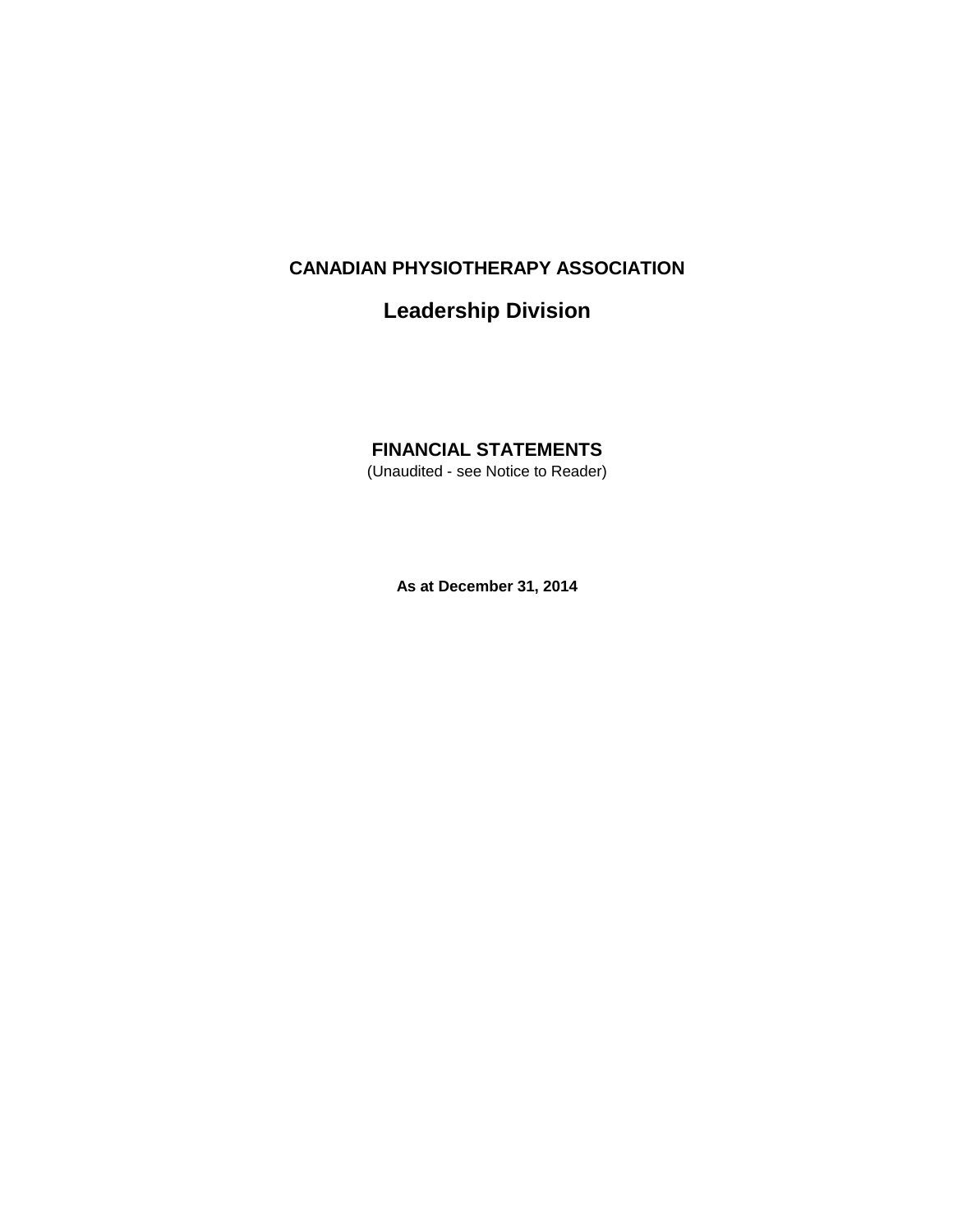Canadian Physiotherapy Association 270-955 Green Valley Crescent Ottawa, Ontario, K2C 3V4 (613) 564-5454

# **NOTICE TO READER**

"On the basis of information provided by representitives of the Leadership Division, I have compiled the balance sheet of the Leadership Division and statements of income, retained earnings for the period ending December 31, 2014.

I have not performed an audit or a review engagement in respect of these financial statements and, accordingly I express no assurance thereon.

Readers are cautioned that these statements may not be appropriate for their purposes."

Ottawa, Ontario \_\_\_\_\_\_\_\_\_\_\_\_\_\_\_\_\_\_\_\_\_\_\_\_\_\_\_\_\_\_\_\_\_\_\_\_ February 26, 2015 **Edward Orendorff**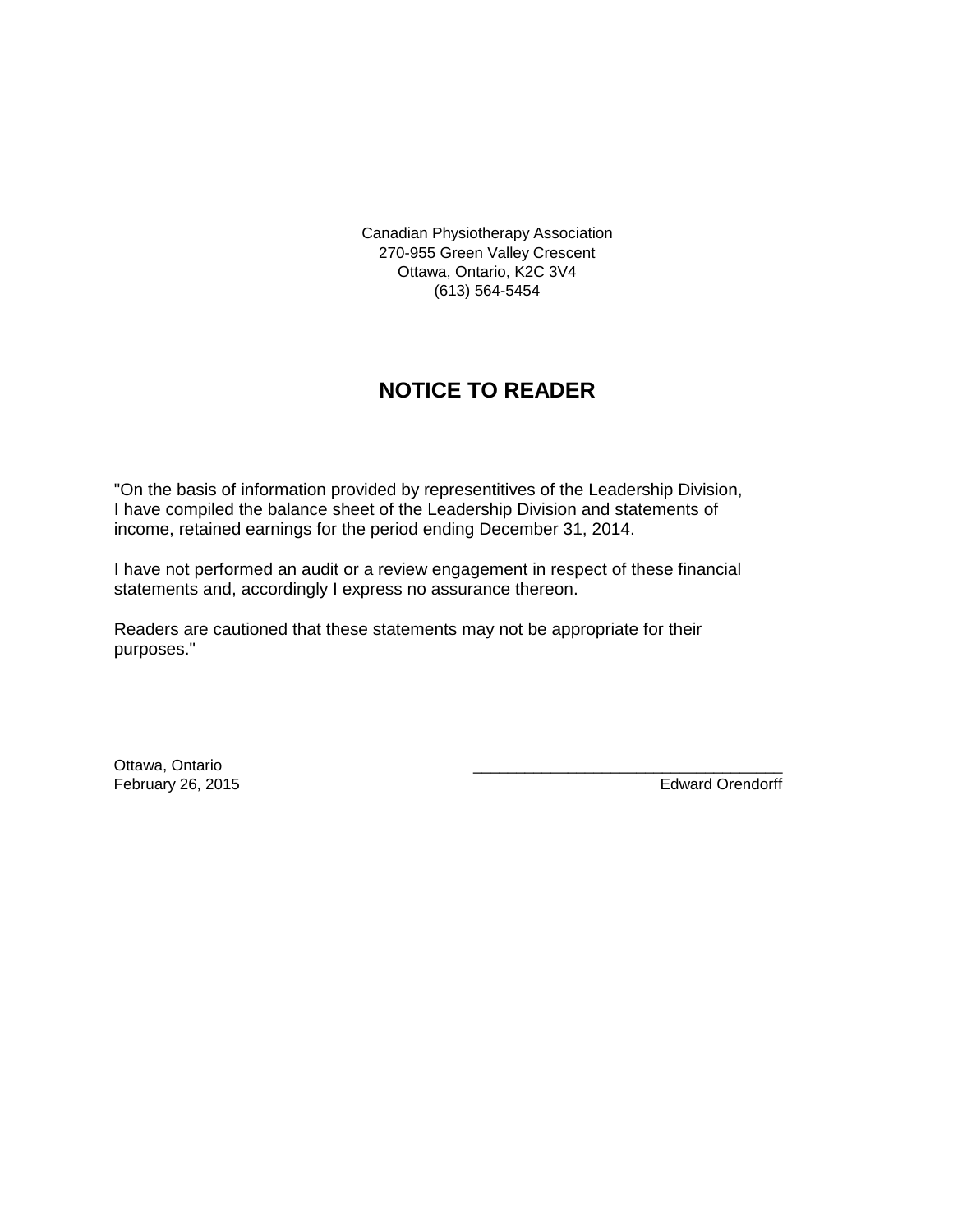## **Leadership Division**

**Balance Sheet**

(Unaudited - See Notice to Reader)

## **December 31, 2014**

| <b>ASSETS</b>                                                          | 2014 |                           | 2013 |                         |
|------------------------------------------------------------------------|------|---------------------------|------|-------------------------|
| <b>Current Assets</b><br>Cash & Investments<br>Accounts receivable     | \$   | 17,909<br>1,172<br>19,081 | \$   | 15,094<br>734<br>15,827 |
| <b>TOTAL ASSETS</b>                                                    | \$   | 19,081                    | \$   | 15,827                  |
| <b>LIABILITIES AND MEMBERS' EQUITY</b>                                 |      |                           |      |                         |
| <b>Current Liabilities</b><br>Accounts payable                         | \$   |                           | \$   |                         |
| <b>Members' Equity</b><br>Retained earnings<br><b>Current earnings</b> |      | 15,827<br>3,254           |      | 14,822<br>1,005         |
| TOTAL LIABILITIES AND MEMBERS' EQUITY                                  | \$   | 19,081                    | \$   | 15,827                  |

(Unaudited - See Notice to Reader)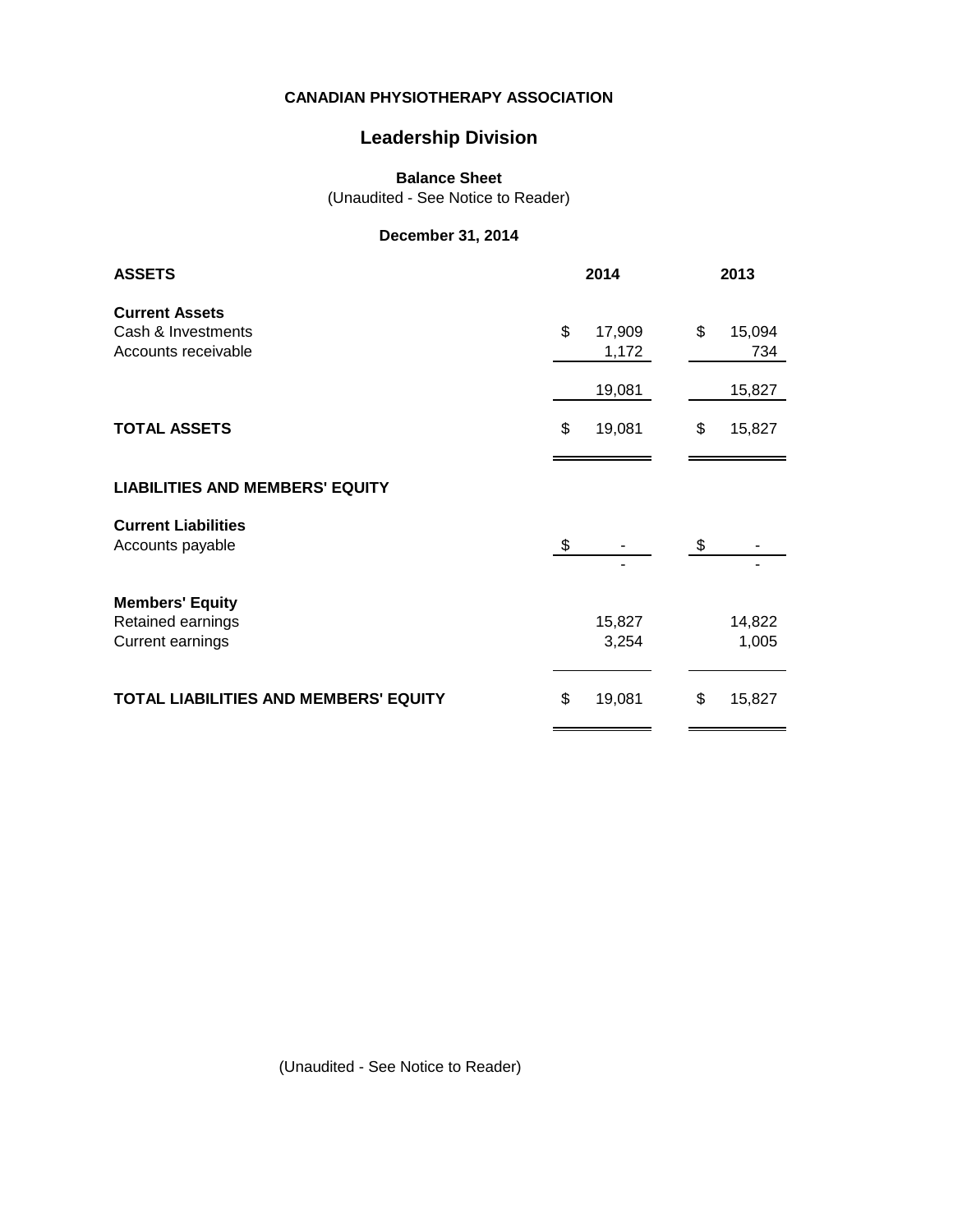## **Leadership Division**

### **Statement of Revenue & Expenditures & Members' Equity**

(Unaudited - See Notice to Reader)

### **December 31, 2014**

| 2014<br><b>REVENUES</b><br><b>Actual</b>                                                                                                                                                                                                                                                     |                                                                                 | 2013<br><b>Actual</b>                                  |  |
|----------------------------------------------------------------------------------------------------------------------------------------------------------------------------------------------------------------------------------------------------------------------------------------------|---------------------------------------------------------------------------------|--------------------------------------------------------|--|
| Membership fees<br>Course fees                                                                                                                                                                                                                                                               | \$<br>10,456<br>1,709                                                           | \$<br>7,780<br>4,852                                   |  |
|                                                                                                                                                                                                                                                                                              | \$<br>12,165                                                                    | \$<br>12,632                                           |  |
| <b>EXPENDITURES</b>                                                                                                                                                                                                                                                                          |                                                                                 |                                                        |  |
| <b>Bank Service Charges</b><br>Congress & AGM<br>Contributions & Sponsorships<br><b>Division Secretariat Fees</b><br><b>Financial Review</b><br>Gifts<br>Meetings and Travel<br>Newsletter<br><b>Office and General</b><br><b>Professional Fees</b><br><b>Education Services Development</b> | 17<br>3,994<br>1,526<br>275<br>118<br>466<br>1,200<br>54<br>414<br>848<br>8,911 | 6<br>6,531<br>1,695<br>1,372<br>1,098<br>925<br>11,627 |  |
| <b>Excess of expenditures over revenues</b>                                                                                                                                                                                                                                                  | \$<br>3,254                                                                     | \$<br>1,005                                            |  |
| Members' equity - beginning of period                                                                                                                                                                                                                                                        | 15,827                                                                          | 14,822                                                 |  |
| Members' equity - end of period                                                                                                                                                                                                                                                              | \$<br>19,081                                                                    | \$<br>15,827                                           |  |

(Unaudited - See Notice to Reader)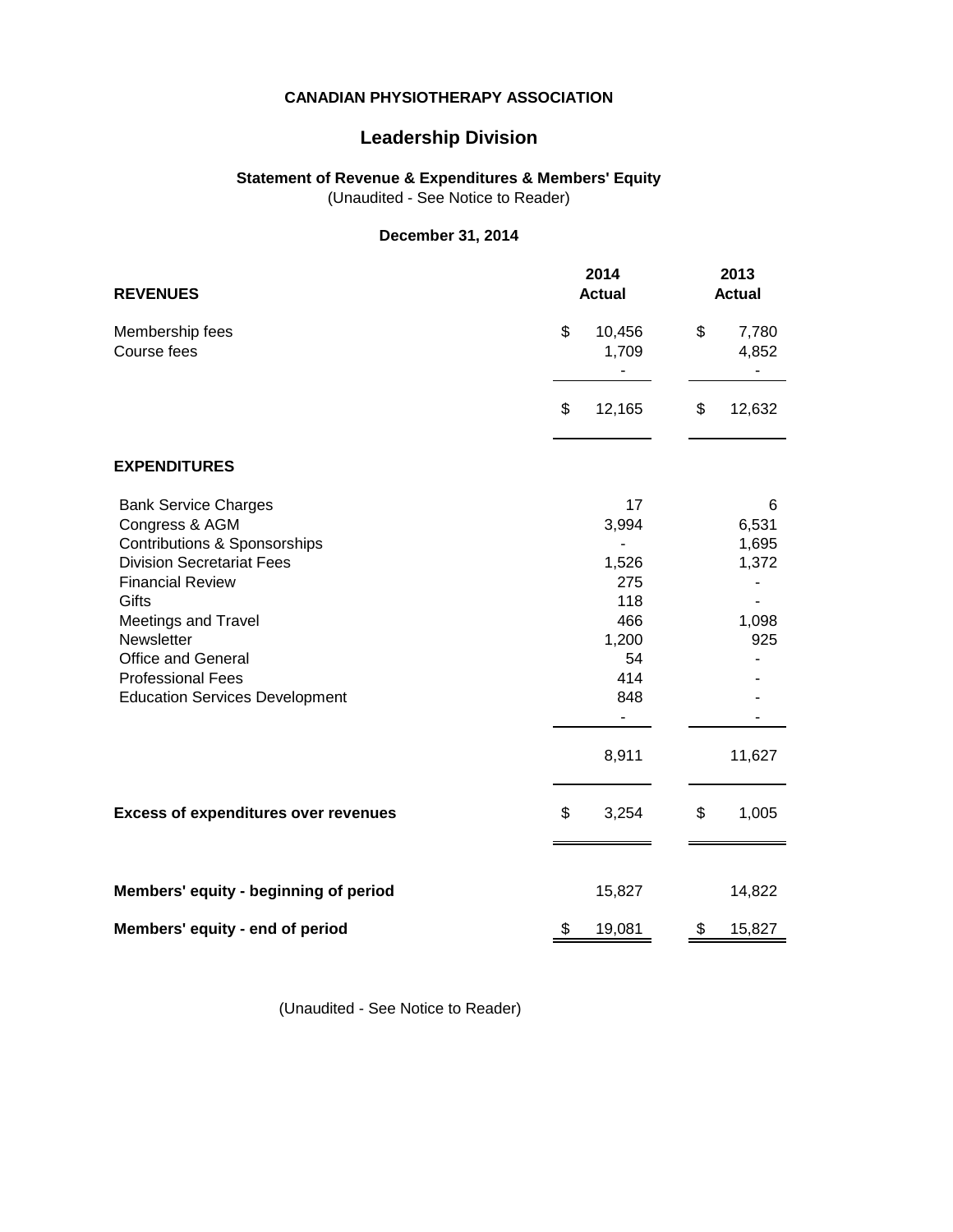# **Leadership Division**

### **Notes to the Financial Statements**

(Unaudited - see Notice to Reader)

## **For the Year Ended December 31, 2014**

#### **1. Nature of Organization**

The Leadership Division is a branch of the Canadian Physiotherapy Association. Its purpose is to further the awareness and education for physiotherapsts with a special interest in management.

#### **2. Summary of Significant Accounting Policies**

Revenue Recognition: The Leadership Division of the Canadian Physiotherapy Association follows the deferral method of accounting for revenue.

#### **3. Due From Related Party**

The balance due from the Canadian Physiotherapy Association, National Office, representing membership dues of \$10,042 (2013 - \$7,780) collected on the Division's behalf to December 31, 2014 but not yet deposited by the division.

### **4. Statement of Cash Flows**

A statement of cash flows has not been prepared as it would not provide any additional information to these financial statements.

#### **5. Related Party Transactions**

The Division receives the majority of its revenue from memberships collected on its behalf by the Canadian Physiotherapy Association. Membership income reported for the year ended December 31, 2014 is \$1,041 (2013 - \$654).

#### **6. Members' Equity**

The Members' equity of the Division is unrestricted.